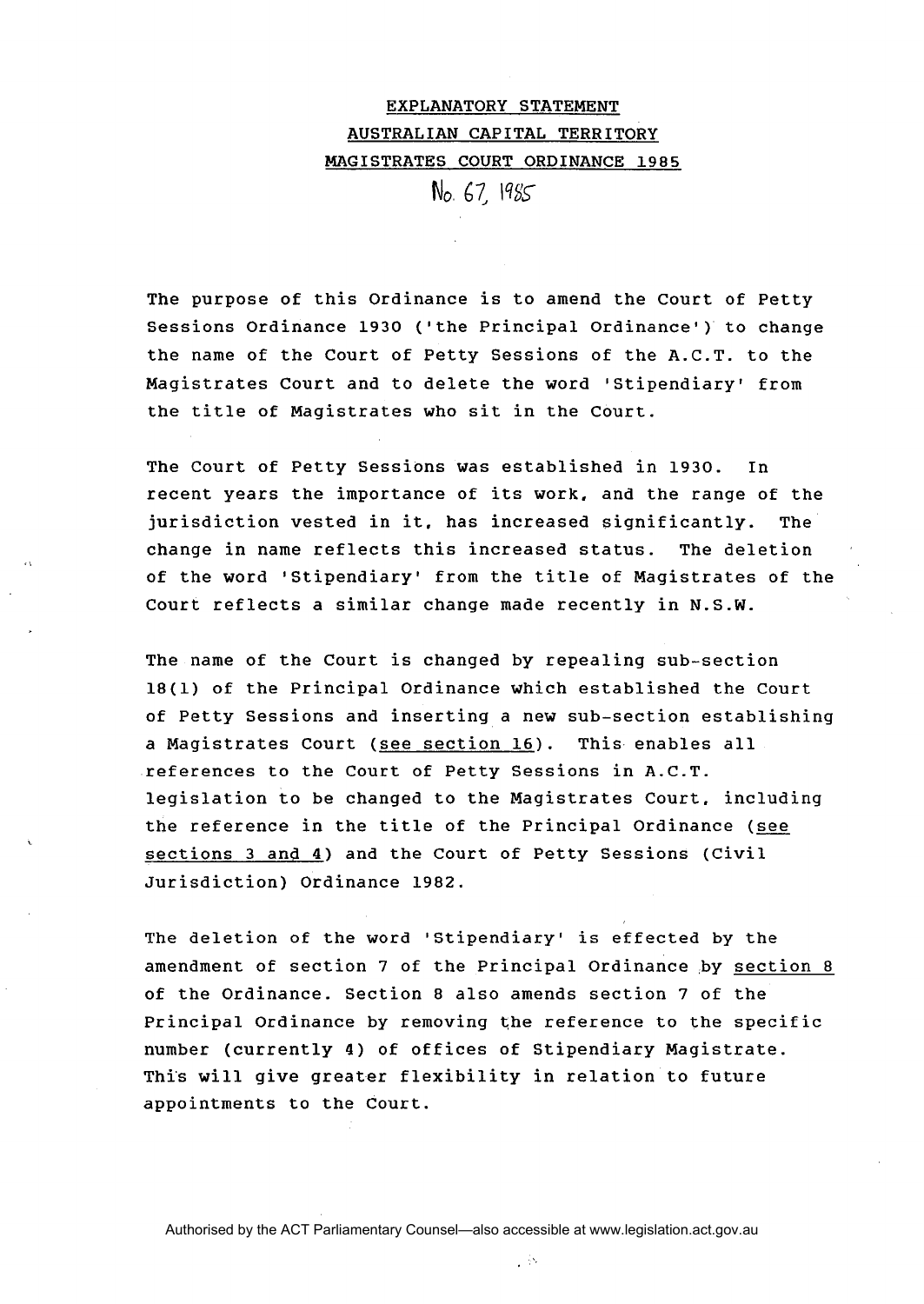Comprehensive transitional provisions are included in section 36 of the Ordinance to preserve past and present proceedings in the Court of Petty Sessions, decisions made by it and documents issued out of, or filed in, the Court. Current Magistrates' appointments to the Court of Petty Sessions are preserved as are current appointments of Court staff.

 $\overline{2}$ 

Apart from the amendments to change the name of the Court and delete the reference to 'Stipendiary ', the Ordinance contains no amendments of substance. There are, of course, a large number of references to the Court of Petty Sessions and a lesser number of references to 'Stipendiary' in the Principal Ordinance. Consequential amendments to change these references are to be found in the remaining sections of the Ordinance.

In addition, there were numerous references in other ACT legislation to the Court of Petty Sessions and 'Stipendiary' Magistrate. These references are changed to 'Magistrates Court' and 'Magistrate' by the consequential amendments to the legislation in the Schedule to the Ordinance.

Some A.C.T. Ordinances and Regulations made prior to **1930**  referred to 'a Court of Petty Sessions' reflecting the fact that until **1930** N.S.W. Courts of Petty Sessions exercised jurisdiction in the Territory. On the establishment of the A.C.T. Court of Petty Sessions in **1930,** section **19** of the Principal Ordinance transferred this jurisdiction to that Court. The/references to 'a Court of Petty Sessions' have been changed to the Magistrates Court and a consequential amendment made to section **19** of the Principal Ordinance (which will no longer apply to pre **1930** A.C.T. Ordinances and Regulations) (section **18).**